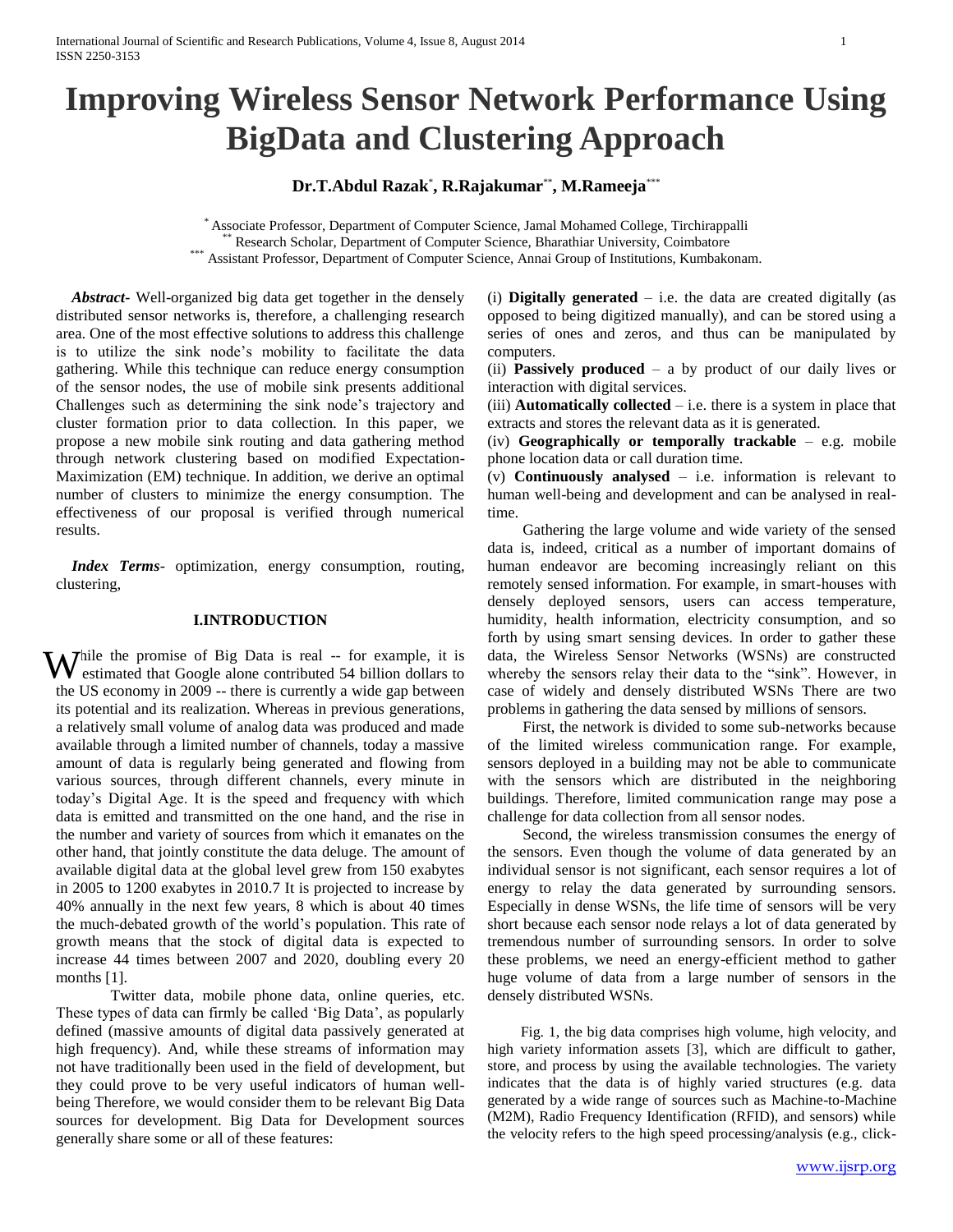streaming, fast database transactions, and so forth). On the other hand, the volume refers to the fact that a lot of data needs to be gathered for processing and analysis.

 To achieve energy-efficient data collection in densely distributed WSNs, there have been many existing approaches. For example, the data compression technology [7] is capable of shrinking the volume of the transmitted data. Although it is easy to be implemented, the data compression technology requires the nodes to be equipped with a big volume of storage and high computational power. In addition, the topology control technology can evaluate the best logical topology and reduce redundant wireless transmissions [8], [9]. When the redundant wireless transmissions are reduced, the required energy for having high remaining energy [10], [11] However, these technologies are not able to deal with the divided networks problem.



Fig. 1. Major trends of big data gathering

# **II. RELATED WORKS AND OUR MOTIVATION**

Big data and its analysis are at the core of modern science and business. Identified a number of sources of big data such as online transactions, emails, audios, videos, images, click-streams, logs, posts, search queries, health records, social networking interactions, mobile phones and applications, scientific equipment, and sensors. Also, it was pointed out, in their work, that the big data are difficult to capture, form, store, manage, share, analyze, and visualize via conventional database tools. Furthermore, the three main characteristics of big data, namely variety, volume, and velocity are discussed in those works that were briefly described in Section I.

The concept of big data is stimulating a wide range of industry sectors. Specific examples of big data generated by sensors were provided in the report. For instance, manufacturing companies usually embed sensors in their machinery for monitoring usage patterns, predicting maintenance problems, and enhancing the product quality. By studying the data streams generated by the sensors embedded in the machinery allow the manufacturers to improve their products. The numerous sensors deployed in the supply lines of utility providers generate a huge volume of data, which are consistently monitored for production quality, safety,

maintenance, and so forth. Other examples of sensors generating a bulk of the big data consist in electronic sensors monitoring mechanical and atmospheric conditions. In addition, sensors used for healthcare services (to monitor bio-metrics of the human body, patient's conditions, healthcare diagnoses, treatment phases, and so forth) are identified to be a rich source of big data in the report presented in [12]. However, how to gather the sensed data from these numerous sensors in an energy efficient manner remained beyond the scope of the report.

The work in [13] presented a cloud-based federated frame-work for sensor services. The main objective of the work was to enable seamless exchange of feeds from large numbers of heterogeneous sensors. Various applications using big data generated by densely distributed WSNs have also emerged in literature. In addition, in [14], big data in terms of the healthcare information (e.g., blood pressure and heart rate) sensed by numerous sensors are used to realize remote medical care services. Furthermore, patient's location information are used to arrange prompt dispatch of ambulances. Large volume of data gathered from location-sensors attached to animals enabled researchers to observe various animal habitats. Because widely and densely distributed WSNs collect various types of data, the overall data which are gathered is, indeed, overwhelming. To efficiently gather the big data generated by the densely distributed WSNs is, however, not an easy task since the WSNs may be divided into sub-networks because of the limited wireless communication range of the sensors.

In conventional research works, data gathering using the mobile sink in WSNs has been widely studied in literature. Data Mobile Ubiquitous LAN Extensions (MULEs) is the one of the most prominent and earliest studies on the mobile sink scheme. Data MULEs follow the basic steps of all the mobile sink schemes. First, it divides sensor nodes into clusters. Second, it decides the route for patrolling each cluster. The work in assumes a simple data collection scheme whereby the mobile sink node divides sensor nodes into grids regardless of the sensor nodes location, and patrols the grids by using random walk between the neighboring grids. However, this type of clustering, which is not based on the nodes location, might result in inefficient data gathering. If there is no sensor node remaining in the cluster, patrolling the empty cluster results in waste of time and degraded efficiency. Also, patrolling based on randomness might result in unbalanced visits to clusters with different numbers of sensor nodes. Thus, the mobile sink might fail to collect information.

Low-Energy Adaptive Clustering Hierarchy (LEACH) is one of the most famous clustering algorithms in WSNs using the static sink node. In LEACH, the clustering algorithm is executed by the each sensor node. Sensor nodes exchange information on their residual energies, and the nodes with higher residual energy are given a higher probability of becoming a cluster head. By doing periodical re-clustering, energy consumption of each node becomes eventually equal. However, LEACH still has several shortcomings. For example, because LEACH is based on the assumption that each node can communicate with all other nodes, the WSNs deployed in wide areas are not able to use the algorithm. Most of the distributed algorithms like LEACH naturally consider the limitation of the nodes communication range. *K*-hop Overlapping Clustering Algorithm (KOCA) and *k*-hop connectivity ID (*k*-CONID) are examples of the distributed clustering algorithms. Authors of KOCA focused on multiple overlap-ping clusters, and designed the KOCA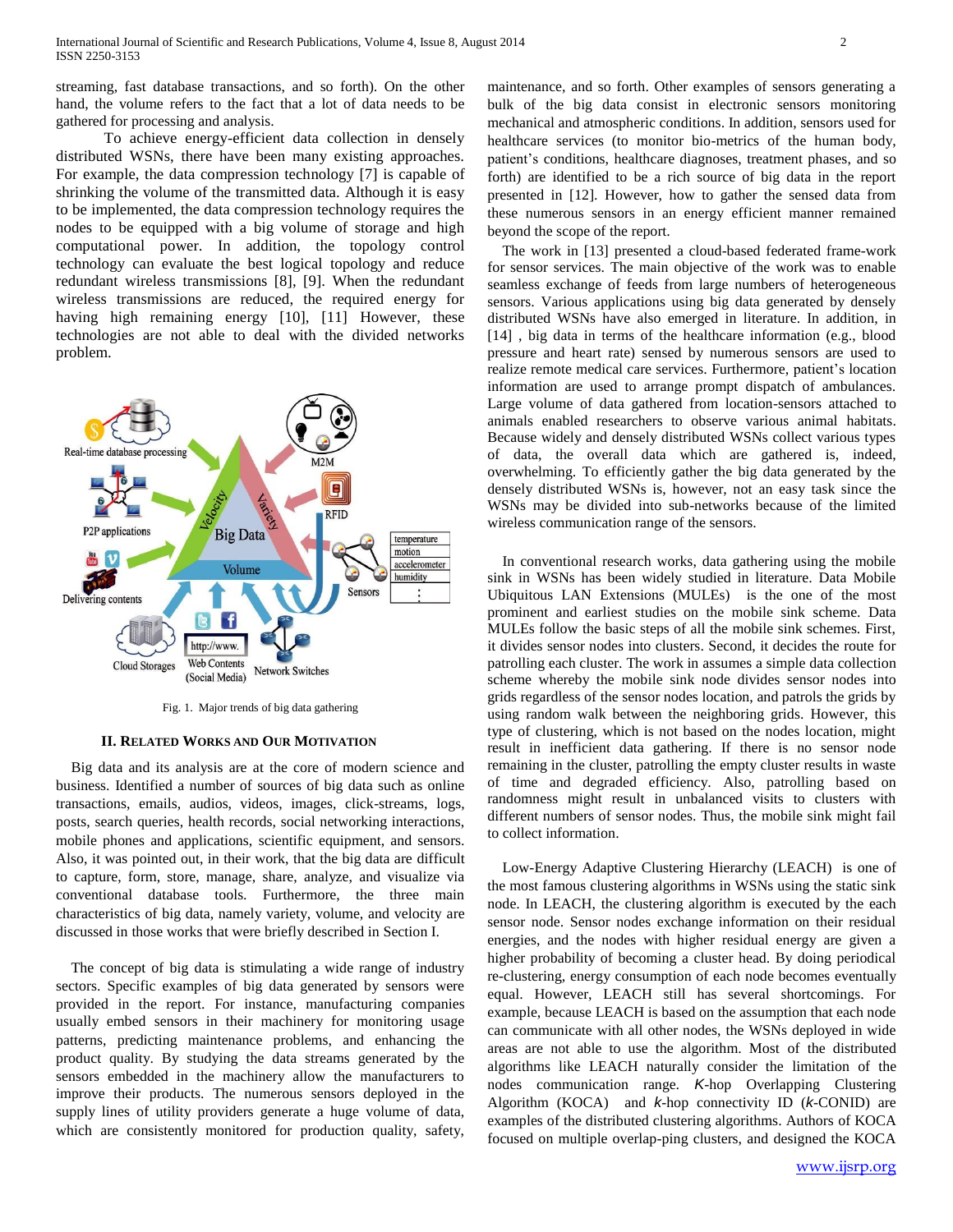algorithm based on a probabilistic cluster head selection and nodes location. The *k*-CONID algorithm is also a probabilistic algorithm. The nodes exchange their random IDs with each other, and the node that has the minimum ID within k-hop is selected as a cluster head.

In WSNs, minimizing data transmission is difficult for a distributed clustering algorithm. If a WSN is physically divided into subnetworks, a node cannot possess information about all the nodes in the WSNs. Thus, the algorithm cannot achieve optimization. To realize minimum energy clustering, we need to use the centralized clustering algorithm. Moreover, the centralized clustering algorithm, which is conducted by a super node, is suitable for the mobile sink scheme. Power-Efficient Gathering in Sensor Information Systems (PEGASIS) and KAT mobility (*K*-means And TSP mobility) are one of the centralized clustering algorithms PEGASIS algorithm constructs chain clusters of nodes based on location, and repeats cluster head selection. PEGASIS algorithm considers the limitation of the communication range, and achieves uniform energy consumption. However, the algorithm still does not achieve minimization of energy consumption because the clustering algorithm uses greedy algorithm. KAT mobility divides the nodes into clusters by using k-means algorithm. Because *k*-means algorithm is the centralized clustering algorithm based on the nodes location, the clustering result is closer to the total optimization. While the result is the optimal cluster that reduces energy consumption, the KAT mobility algorithm is designed without considering the communication range limitation. Therefore, the mobile sink might fail to collect information from all nodes.

Contemporary research on the sensor node clustering algorithm can be classified into three types, namely centralized algorithms without considering nodes information (i.e., location or communication range), distributed algorithms without considering nodes information, and distributed algorithms that consider the nodes location and communication range. However, to achieve both minimization of data transmission and data collection from all the nodes, we need to use a centralized algorithm, which considers the nodes location and communication range. Unlike existing algorithms, our proposed clustering algorithm achieves both minimization of data transmission and data collection.

Earlier research works on sensor node clustering algorithms demonstrates that the increasing number of clusters reduces energy consumption for data transmission. Certainly, the idea holds since increasing the number of clusters decreases the cluster-sizes and shortens the transmission length. Some re-searchers consider that certain limitations on the number of cluster can be decided by other factors. For example, in the limitation is the maximum acceptable latency of data collection. While these limitations are realistic assumptions, they do not consider the energy consumption for data requests. In our paper, we first focus on the effect of data request messages by increasing the number of clusters. Based on a simple and common data gathering model of the densely distributed WSNs, we demonstrate that the number of data request messages has a noticeable impact on the energy consumption of the sensor nodes. When the connectivity of the nodes becomes bigger, the impact becomes larger also. In this paper, we present how to evaluate the optimal number of clusters to minimize the energy consumption of the sensor nodes.

# **III. CLUSTERING-BASED BIG DATA GATHERING IN DENSELY DISTRIBUTED WSN**

In this section, we first outline the clustering problem in WSN using mobile sink and the challenges in solving this problem. After that, we introduce the considered network model and the overview of EM algorithm for clustering. Based on EM algorithm, we proposed our clustering method and the procedure to gather data using the proposed method.

# *A. Clustering problem*

When considering the scheme of data gathering in WSN using mobile sink, the biggest challenge in reducing energy



Fig. 2. An example of the considered network

Consumption is how to decide the location where data gathering is conducted. In other words, this problem has same meaning as answering the following two questions. 1) What is the best algorithm for dividing nodes into clusters? 2) How many clusters is optimal in terms of reducing energy consumption? As we assume that required energy for data transmission of node is proportional to the square of trans-mission distance, the best clustering algorithm to minimize energy consumption for data transmission must minimize the sum of square of data transmission distance in a network. EM algorithm is powerful and well-known tool to solve the clustering problem by repeatedly calculate the simple math formula. Since the EM algorithm can minimize the sum of square of distance between every node and cluster centroid, we adopt EM algorithm over the 2 dimensional Gaussian mixture distribution. However, there is a limitation of the maximum communication range in the realistic situation. Not all nodes can connect to each other and also to the cluster centroid. Nodes that cannot directly communicate with the cluster centroid need to communicate in a multi-hop manner. In multi-hop communication, communication distance is a sum of distance between nodes in multi-hop path. Therefore, as shown in Fig. 2, communication distance is different from direct distance. However, the EM algorithm minimizes the sum of square of direct distance, not communication distance. Thus, we need to adapt the EM algorithm to the situation of limited maximum communication range and improve it such as to minimize the sum of square of communication distance.

#### *B. Considered network model*

 In this paper, we consider a network which consists of a mobile sink and many sensor nodes spread within a limited field. Every sensor node knows its location by using localization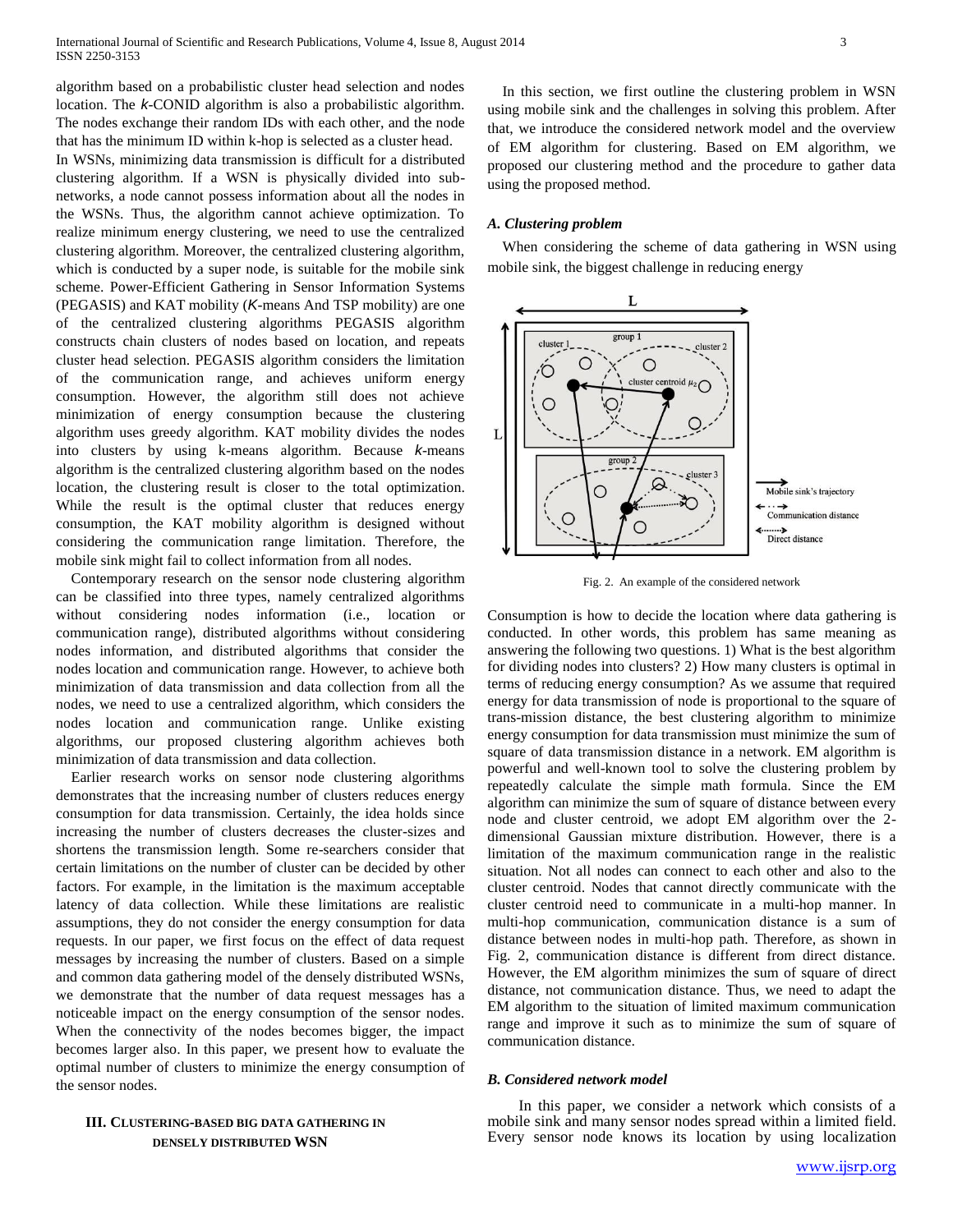technology, and the mobile sink knows all nodes locations. Regardless of being a sink or the sensor, a node has a limited communication range *R* and communication is always successful if it is within *R*. The mobile sink node patrols the cluster centroid that is calculated to minimize energy consumption for data transmission, and collects data from sensor nodes. Sensor nodes are equipped with a buffer memory and store sensed information until mobile sink approaches the cluster centroid. The information is transferred to the sink node by multi-hop fashion. In this paper, we assume a densely distributed WSN in a large area such as schools, urban areas, mountains, and so forth and thus WSNs are divided into sub-networks. Fig. 2 shows a simple example of the assumed network. *N* sensor nodes illustrated by circles are distributed in the target  $L \times L$  area. *K* centers of clusters illustrated by filed circle are to be visited by mobile sink. A solid area and a dotted circle means group of nodes and cluster, respectively. In this paper, group means a set of nodes that can communicate with each other. The nodes that belong to different groups cannot communicate with each other due to being far away. There are *G* groups in the field, and  $N_g$  and  $K_g$ refers to the number of nodes and number of clusters in the *g*th group, respectively. The number of groups is calculated by the nodes location and communication range *R*. In case of Fig. 2, *N*<sup>1</sup>  $= 7$  and  $K_1 = 2$  because there are 7 nodes and 2 clusters in group 1.

#### *C. Overview of EM algorithm for clustering*

The EM algorithm is a classical clustering algorithm, which assumes that nodes are distributed according to Gaussian mixture distribution,

$$
p(\mathbf{x}) = \pi_k N(\mathbf{x} | \mu_{k,k}), \qquad (1)
$$

where  $K$  and  $\pi$ **k** indicate the total number of clusters and the mixing coefficient of the *k*th cluster, respectively.  $N(x|\mu, \Sigma)$  is defined as follows,

$$
N(x|\mu, \Sigma) = \frac{1}{(2\pi)\Sigma^{1/2}} \exp{-\frac{1}{2}(x-\mu)^{\Sigma}} \Sigma^{-1}(x-\mu), (2)
$$

where x is the position vectors of all nodes. Cluster parameters,  $\mu$ **k** and Σ**k**, are the position vector of centroid of cluster k and 2*×*2 covariance matrix of the kth cluster, respectively. At the first step, EM algorithm calculates each nodes value of degree of dependence that is referred to as responsibility. The responsibility shows how much a node depends on a cluster. The  $n$ th nodes value of degree of dependence on  $k$ th cluster is given by following equation.

$$
\gamma n k = \frac{\pi k N(x_1/\mu k_2 k)}{k}
$$
 (3)

*j* Because of its definition, the responsibility takes values between 0

and 1. At the second step, the EM algorithm evaluates  $K$  weighted center of gravity of a 2-dimensional location vector of nodes. This evaluation uses the responsibility value as weight of nodes. At the third step, the locations of the cluster centroid are changed to the weighted centers of gravity evaluated in the second step.

# *D. Proposed clustering method*

Our objective is to propose a clustering method based on the EM algorithm. In supposed widely and densely deployed WSNs,

which have high variety and high volume of data, we need to consider groups, which refer to sets of nodes that can communicate with each other. Therefore, nodes that cannot communicate with each other belongs to different groups. To collect data from all nodes, the number of clusters must be set to more than the number of groups. At first, the mobile sink sets the cluster centroid,  $\mu$ , to random locations. By using a random position vector of cluster centroid, communication distances of each node to cluster centroid,  $D_{nk}$ , are calculated. Thereafter, the mixing coefficient,  $\pi$ , and covariance matrix,  $\Sigma$ , are calculated. After the cluster initialization phase, our proposed method selects a group *g* that has the largest value of proportion of number of nodes to the number of clusters in group *g*, shown as follows,

$$
\nu g = \frac{k_g}{N}
$$
 (5)

In the selected group that has the highest value of  $v<sub>q</sub>$ , our proposed method picks up all nodes that belong to group  $g$  and updates these nodes responsibility value, <sup>γ</sup>*nk*. This responsibility value reflects how much node  $n$  belongs to cluster  $k$ . By using the updated responsibility, *γnk*, cluster centroid,  $\mu$ , and covariance matrix, Σ, are re-calculated, and the number of nodes which belongs to kth cluster is calculated as shown in the following equation,

$$
N_{k} = \gamma_{n} K \tag{6}
$$

These calculations are repeatedly executed until the difference between the newly calculated <sup>P</sup> and previously calculated <sup>P</sup> becomes smaller than small number, .

# *E. Data gathering procedure using the proposed clustering technique*

After clustering, the mobile sink patrols every cluster centroid and collects the data from the nodes in the cluster. It is easy to see that delay is a main problem of using mobile sink in WSNs. This delay is the waiting time from data generation to data sending. Because the mobile sink moves relatively slow compared with electrical communication between nodes, the mobile sink scheme causes long delay. To shorten this delay, we need to minimize total patrolling path length. Thus, in our scheme the mobile sink patrols along Traveling Salesman Problem (TSP) path of all cluster centroid.

Once the mobile sink arrives at the cluster centroid, it collects data from sensor nodes. Directed Diffusion is one of the most famous data collection schemes in WSNs. In our method, we consider using a typical example of them, i.e., One Phase Pull where the mobile sink node sends data request message at the cluster centroid. When a sensor node receives a data request message from

cluster  $k$ , the node re-broadcasts the data request message and replies data to the neighboring node, which is the parent node in the data

request tree of cluster k. Then, the node relays data messages to the sink. To minimize the total required energy to send data; all nodes send the sensed information according to the value of responsibility of the cluster. The responsibility value is calculated based on the

given parameters,  $\mu$ ,  $\pi$ , and  $\Sigma$ , according to (3). These parameters are added to data request message and sent by the sink. Only after the

sensor deployment, each node exchanges its own position vector,  $x$ , with sensor nodes belonging to same groups. Because the exchange of position vector is executed only one time after the sensor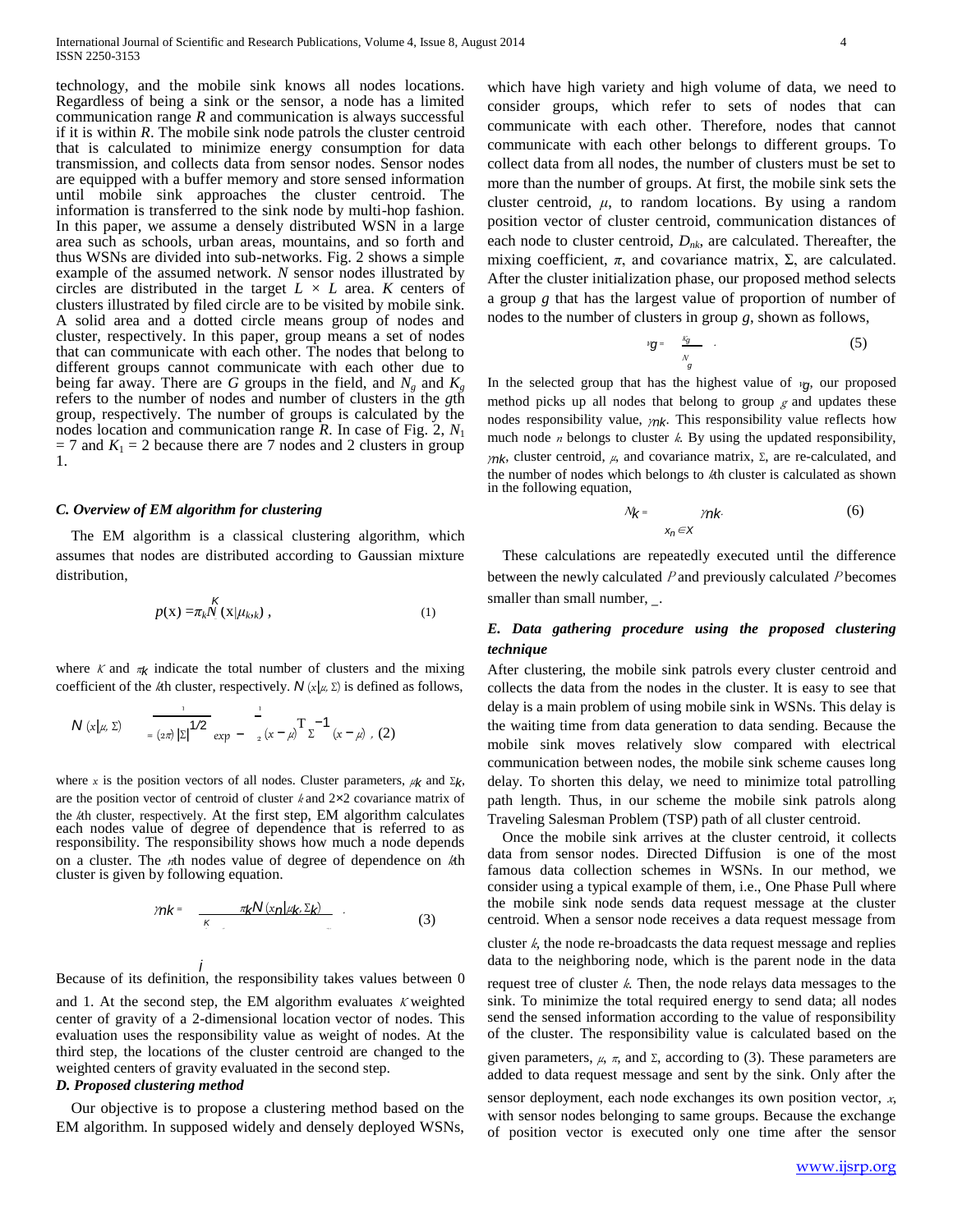deployment, the energy consumption is not significant. As a result, when a node belongs to only one cluster, the node can send all data to the sink node. And when a node belongs to more than one cluster, the node sends data according to the responsibility of each cluster. In

case of  $\gamma n$ 1 = 0.6 and  $\gamma n$ 2 = 0.4, if the *n*th node receives a data request message that is sent by the sink node at the centroid of cluster 1, the node replies 60% of data. And if the node receives data request message that is sent from cluster 2, the node sends 40% of data to the sink node at the centroid of cluster 2. By sending data using this cluster adapted Directed Diffusion scheme, we can minimize total required energy to send data.



(a) Low connectivity network (b) High connectivity network Fig. 3. Data request flooding in low and high connectivity network

# IV. DERIVING THE OPTIMAL NUMBER OF CLUSTERS IN THE PROPOSED CLUSTERING METHOD

The data gathering method presented in the previous section aims to minimize energy consumed by gathering data. However, it still has a remaining issue, which is to end the optimal number of clusters. Previous researches in literature often consider increasing the number of clusters lead to the decrease of energy consumption for data transmission. However, such researches do not take into consideration the energy consumption of data request message. In this section, we point out this problem, and show an analysis to derive the optimal number of clusters.

# *A. Definition of connectivity*

To analyze the correlation between energy consumption and connectivity, we formulate the connectivity of nodes. In this paper, we define the connectivity as the portion of nodes that can communicate with each other.

$$
\frac{G_{=1} N_g (N_g \t 1)}{g_{N(N-1)}} \tag{7}
$$

This metric takes a value between 0 and 1. When all nodes can communicate with each other, the value of connectivity is 1. If every node is isolated, the value is 0. When the mobile sink starts computing the optimal number of clusters, the mobile sink node knows every sensor nodes location. Therefore, the mobile sink can

calculate the connectivity value <sup>C</sup> based on nodes location.

# *B. Data request flooding problem*

 $C =$ 

In WSN using mobile sink, the sink node sends data request message to invoke data transmission from sensor nodes when it arrives at the cluster centroid. The nodes that receive data request message send the data to the sink node and broadcast data request message to their neighboring nodes. That data request message is repeatedly broadcasted until all nodes that belong to the same group receive the message. Although some nodes may receive data request message more than 2 times, they only send data and broadcast the data request message once after the first time of receiving the

message. These broadcasts of data request message cause high energy consumption because the network will be flooded with redundant wireless communication. Thus, reducing data request transmission is also important for mobile sink scheme.

The impact of data request flooding issues becomes significant when connectivity becomes larger as an example shown in Fig. 3. In Fig. 3(a) and Fig. 3(b), there are two groups and one group, respectively. Six sensor nodes are scattered on the ground. Furthermore, the sink nodes traverse the two cluster centroid, and broadcasts the data request message. In the case of Fig. 3(a), nodes can only communicate with the nodes that belong to the same group. Sink node broadcasts data request message to each node at cluster 1, and these nodes broadcast the data request message. Therefore, the sum of the transmission of data request message of both cluster 1 and cluster 2 is 6. On the other hand, in Fig. 3(b), where nodes can communicate with all nodes, the data request message sent at the cluster 1 is transferred to all nodes. Furthermore, all nodes broadcast the data request message. Therefore, sum of the transmission of data request message of both cluster 1 and cluster 2 is 12.

Even if number of nodes and clusters stay the same, the data request flooding problem becomes more serious with higher connectivity. Moreover, it is clearly understood that the total number of transmitted data request messages increase when the numbers of clusters increases. Because of this problem, it is necessary to find the optimal number of clusters in terms of connectivity and energy consumption.

#### *C. Computing the optimal number of clusters*

To decide the optimal number of clusters, we need to define objective function. The objective function is defined as the sum of required energy of data and data request message transmissions. Thus, the objective function,  $W(x)$ , can be deÞned as the sum of energy consumption in one cycle of mobile sink patrol as follows.

$$
W(\lambda) = D_{\text{Req}} E_{\text{Req}}(\lambda) + D_{\text{Det}} E_{\text{Det}}(\lambda), \tag{8}
$$

where  $E_{\text{Reg}}(\lambda)$  and  $E_{\text{Dat}}(\lambda)$  are the sums of the square of transmission distance of data requests and data messages, respectively.  $D_{\text{Reg}}$  and  $D_{\text{Dat}}$  indicate the data size of data and data request messages, respectively.  $E_{\text{Dat}}(\lambda)$  is evaluated according to the following equation:

$$
E_{\text{Dat}} = \frac{1}{n-1} k - 1 \frac{1}{n-1} \qquad \gamma n k \cdot \frac{1}{n},
$$
 (9)

Where  $H_{nk}$  is the hop count from  $n$ th node to  $k$ th cluster centroid and  $l$ h is communication distance of each hop. When  $n$ th node cannot communicate with kth centroid, we set the value of  $H_{n,k}$  to 0 and the value of required energy to 0. Moreover, each node re-broadcasts each data request message one time with the maximum transmission power. Since the data transmission energy,  $E_{\text{Dat}}(\lambda)$ , is a decreasing function of K while data request transmission energy,  $E_{\text{Reg}}(\lambda)$ , is an increasing function of  $K$ , there is a trade-off relationship between the Þrst and second terms in the right side of (8). By considering the condition that the number of clusters,  $K$ , must be greater than the number of groups,  $G$ , the optimal number of clusters,  $K_{\text{opt}}$ , is defined by the following equation.

$$
K_{\text{opt}} = \max(G, \arg\min_{K} (W(K))). \tag{10}
$$

In order to calculate the required energy to transmit data request messages, we consider one group of node that has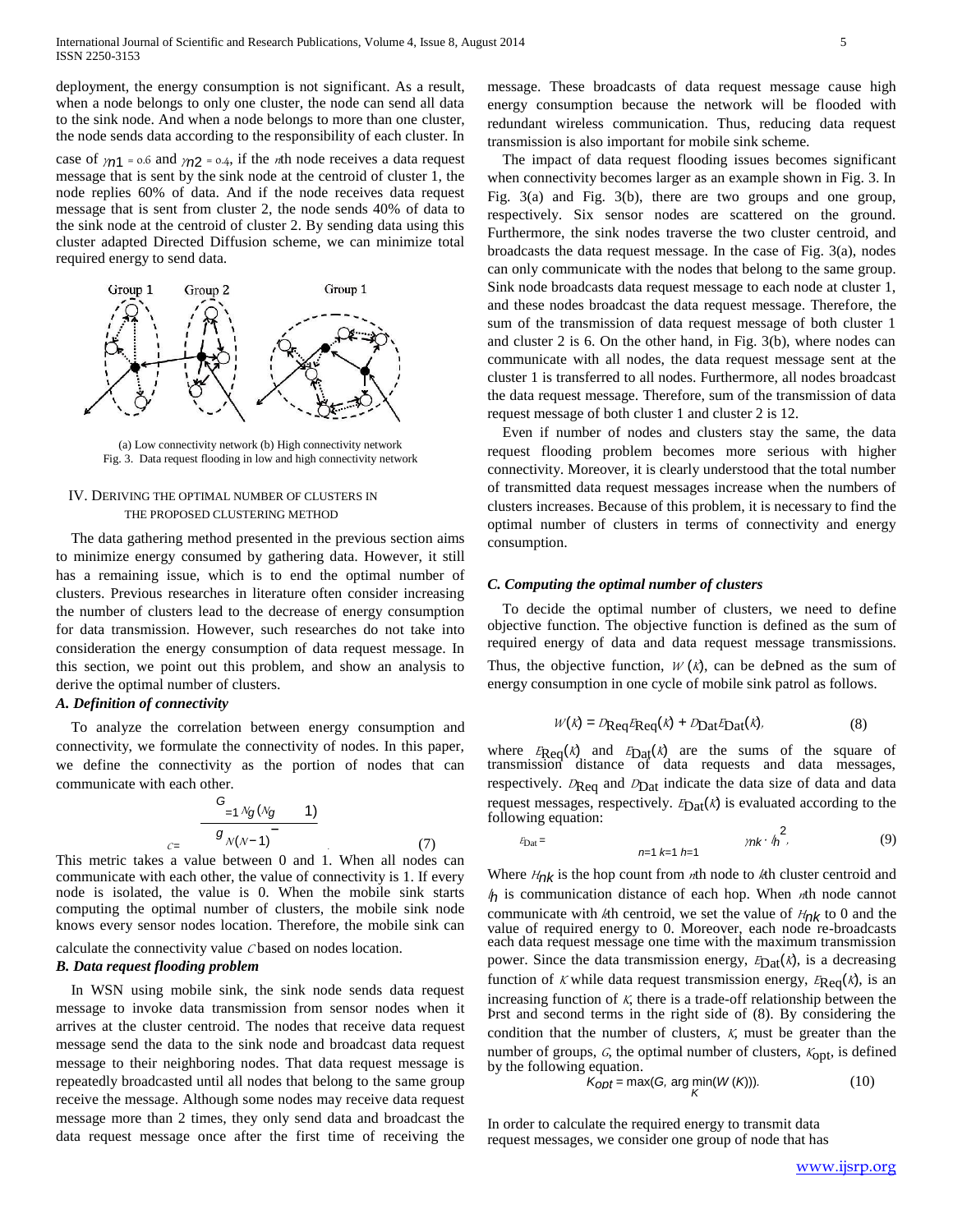$N<sub>q</sub>$  nodes and  $K<sub>q</sub>$  cluster centroids. Data request message is sent from every cluster and every node re-broadcasts it one

time. Thus, the total required energy to transmit data request massage is formulated as follows:

$$
E_{\text{Req}} = \int_{-1}^{G} K_{q} N_{q} R^{2}, \qquad (11)
$$

where *R* is the maximum transmission range of sensor nodes.

For simplicity, constant variables are omitted. If there is no imbalance of location of cluster centroids, the number of nodes that belongs to each cluster is the same.

$$
\frac{\kappa}{N_g} = \frac{K}{N}
$$
 (12)

Here, if the number of nodes is larger than 1, the connectivity, *C*, can be approximated as follows:

$$
G = \begin{pmatrix} G & G \\ G_{q=1} N_g (N_g - 1) & G_{q=1} N_g^2 \\ N(N-1) & N^2 & . \end{pmatrix}
$$
 (13)

Therefore, from (11), (12) and (13),  $E_{\text{Reg}}$  can be calculated as follows:

$$
E_{\text{Req}} = \text{KNR}^2 C. \tag{14}
$$

This analysis says that the required energy for data request Transmission is proportional to connectivity. Thus, it can be seen that the number of clusters has a signficant effect on connectivity. Moreover, the function is a monotonically increasing function of *K* which indicates that a lower number of clusters is better for reducing energy of data request transmissions. By calculating the required energy for data transmission as in (14), and data request transmission as in (9), the optimal number of clusters, (10), can be calculated by using (8) and (10).

#### V. PERFORMANCE EVALUATION

We conducted performance evaluation by using a clustering Simulator built by  $C_{++}$  programming language. In this section, we first evaluate the clustering efficiency. Then we evaluate total energy consumption to evaluate our proposed method of Optimizing number of clusters.

## *A. Efficient data collection*

In this experiment, we measure the energy consumption for data transmissions,  $E_{\text{Dat}}$ , and the efficiency of our proposed Clustering algorithm by varying the number of nodes. Table I show simulation parameters used in the first experiment. Sensors are uniformly deployed in a 5000 *×* 5000 square Meters area. The nodes communication range is set to 438.57

meters, and we measure  $E_{\text{Dat}}$  and efficiency of our proposal

| <b>TABLE I</b>        |                  |
|-----------------------|------------------|
| <b>ENVIRONMENT OF</b> |                  |
| FIRST EXPERIMENT      |                  |
| Node distribution     | Uniformly random |

| Number of cluster, $K$          | 10                |
|---------------------------------|-------------------|
| Number of node, N               | $20 - 100$        |
| Communication range, $R$        | 438.57m           |
| Length of one side of Peld, $L$ | 5000 <sub>m</sub> |

TABLE II

ENVIRONMENT OF 2ND EXPERIMENT

| Number of cluster, $K$<br>Number of node, N | $5 - 50$<br>$50 - 100$ |
|---------------------------------------------|------------------------|
| Communication range, $R$                    | $200m - 600m$          |
| Length of one side of Peld, L               | $1000m - 5000m$        |
| Clustering algorithm                        | Proposed algorithm     |

#### *B. Optimal number of clusters*

To evaluate our proposed method of optimizing number of clusters, we measure the energy consumption by varying the number of clusters. Energy consumption is defined as the sum of energy consumption of data transmissions and data requests. Given parameters are enumerated in Table II.

The required energy for data transmissions and data request transmissions, objective function as described in the previous subsection, energy is measured in units of  $m^2$ . Black dots are the optimal number of cluster computed by using our method. Dash lines are the area where the number of clusters is smaller than the number of groups. In those areas, a mobile sink cannot collect all data. By using our method, the optimal number of cluster is decided as 17, 23, 32, 47, and 50 when connectivity is 1.0, 0.8, 0.6, 0.4, and 0.2, respectively. These results show that traditional method which increases the number of clusters is not always the best solution to reduce energy consumption.

#### VI. CONCLUSION

In this paper, we investigated the challenging issues pertaining to the collection of the big data generated by densely distributed WSNs. Our investigation suggested that energy-efficient big data gathering in such networks is, indeed, necessary. While the conventional mobile sink schemes can reduce energy consumption of the sensor nodes, they lead to a number of additional challenges such as determining the sink nodes trajectory and cluster formation prior to data collection. To ad-dress these challenges, we proposed a mobile sink based data collection method by introducing a new clustering method. Our clustering method is based upon a modified Expectation-Maximization technique. Furthermore, an optimal number of clusters to minimize the energy consumption were evaluated. Numerical results were presented to verify the effectiveness of our proposal.

#### ACKNOWLEDGMENT

Part of this work was conducted under the Research centre of Bharathiar University and additional support given by Jamal Mohamed college network laboratory manners.

#### **REFERENCES**

- [1] IBM, Four vendor views on big Data and big data analytics: IBM, http://www-01.ibm.com/software/in/data/bigdata/, Jan. 2012.
- [2] A. Divyakant, B. Philip, and *et al.*, Challenges and opportunities with Big Data, *2012, a community white paper developed by leading researchers across the United States. [Online]. Available:http://cra.org/ccc/docs/init/bigdatawhitepaper.pdf*.
- [3] S. Sagiroglu and D. Sinanc, ÒBig data: A review, in *International Conference on Collaboration Technologies and Systems (CTS)*, 2013.